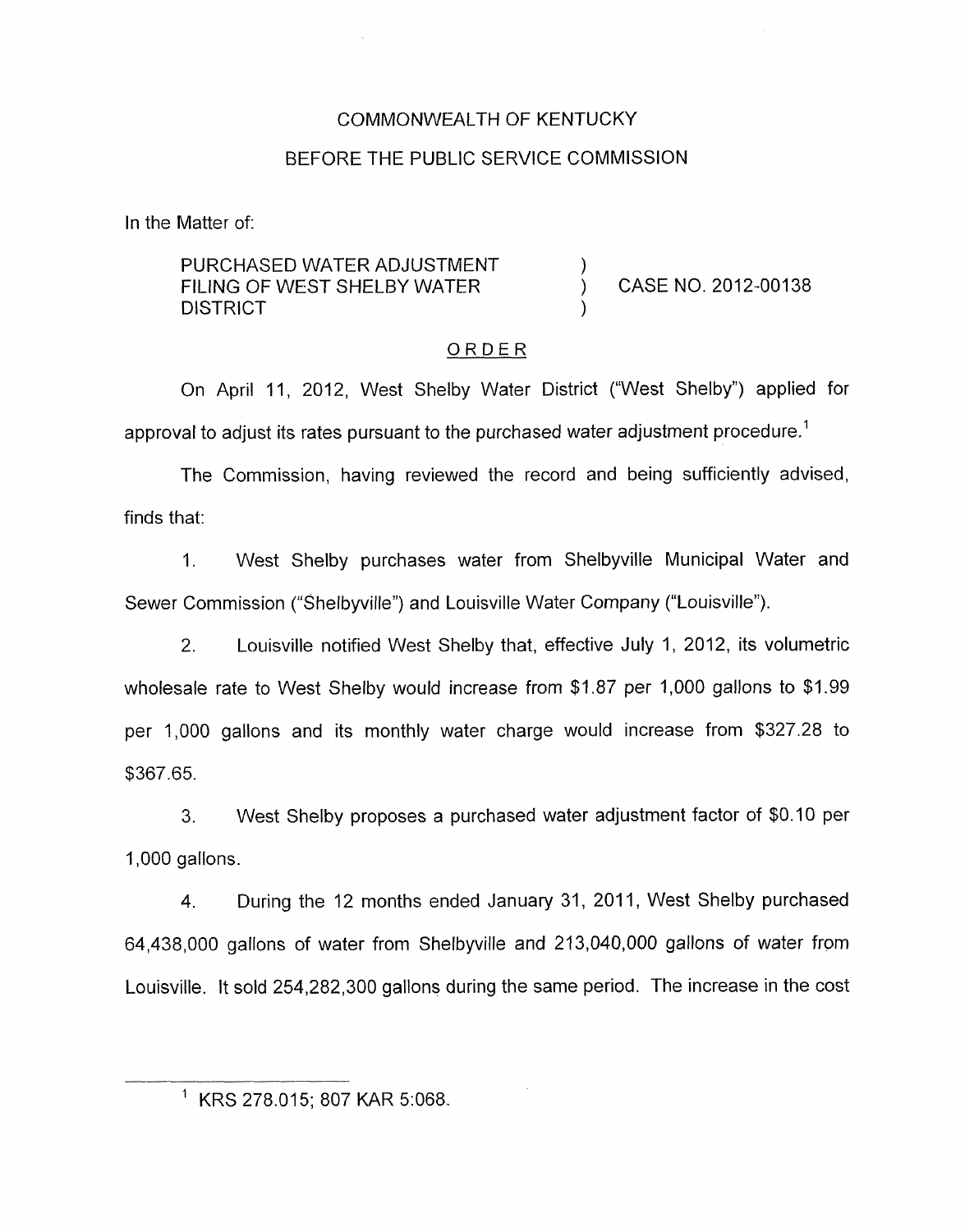of purchased water is \$26,049.24, resulting in a purchased water adjustment factor of \$0.10 per 1,000 gallons.

5. West Shelby proposes to adjust its rates on July 1, 2012.

6. The purchased water adjustment factor of \$0.10 per 1,000 gallons is fair, just, and reasonable and should be approved.

*7.* West Shelby's proposed rates, which are set forth in Appendix B to this Order, are fair, just, and reasonable and should be approved.

IT IS THEREFORE ORDERED that:

I. West Shelby's proposed rates are approved.

*2.* The purchased water adjustment factor of \$0.10 per 1,000 gallons as calculated in Appendix A is approved.

**3.** The rates in Appendix B are fair, just, and reasonable and are approved for service rendered on or after July 1,2012.

4. West Shelby's proposed tariff sheets filed with the application are approved.

By the Commission



AT Executive Director

Case No. 2012-00138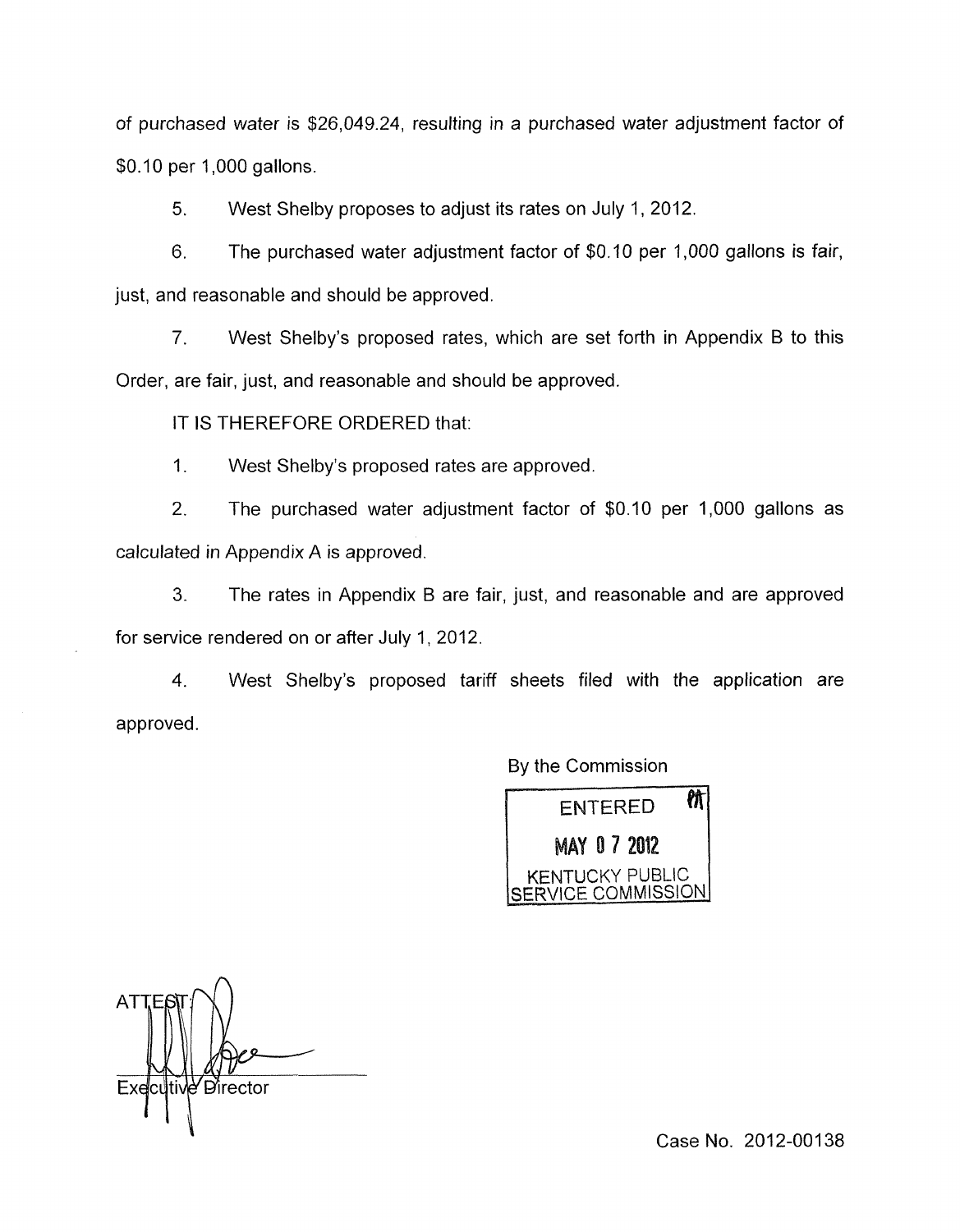# APPENDIX A

# APPENDIX TO AN ORDER OF THE KENTUCKY PUBLIC SERVICE COMMISSION IN CASE NO. 2012-00138 DATED

|                                                              | New Rate                                    | <b>Base Rate</b>                            |  |
|--------------------------------------------------------------|---------------------------------------------|---------------------------------------------|--|
| Louisville<br>Purchases in gallons<br><b>Volumetric rate</b> | 213,040,000<br>\$1.99/1,000<br>\$423,949.60 | 213,040,000<br>\$1.87/1,000<br>\$398,384.80 |  |
| <b>Monthly Meter Fee</b>                                     | \$367.65<br><u>X 12</u><br>\$4,411.80       | \$327.28<br><u>X 12</u><br>\$3,927.36       |  |
| Shelbyville<br>Purchases in gallons<br>Volumetric rate       | 64,438,000<br>No change                     | 64,438,000<br>No change                     |  |
|                                                              | Increased water cost                        | \$26,049.24                                 |  |
| Increased water cost<br>Divided by gallons sold              |                                             | \$26,049.24<br>254,282,300                  |  |
| Purchased water adjustment factor                            |                                             | \$0.10 per 1,000 gallons                    |  |

 $\mathcal{L}(\mathcal{A})$  and  $\mathcal{L}(\mathcal{A})$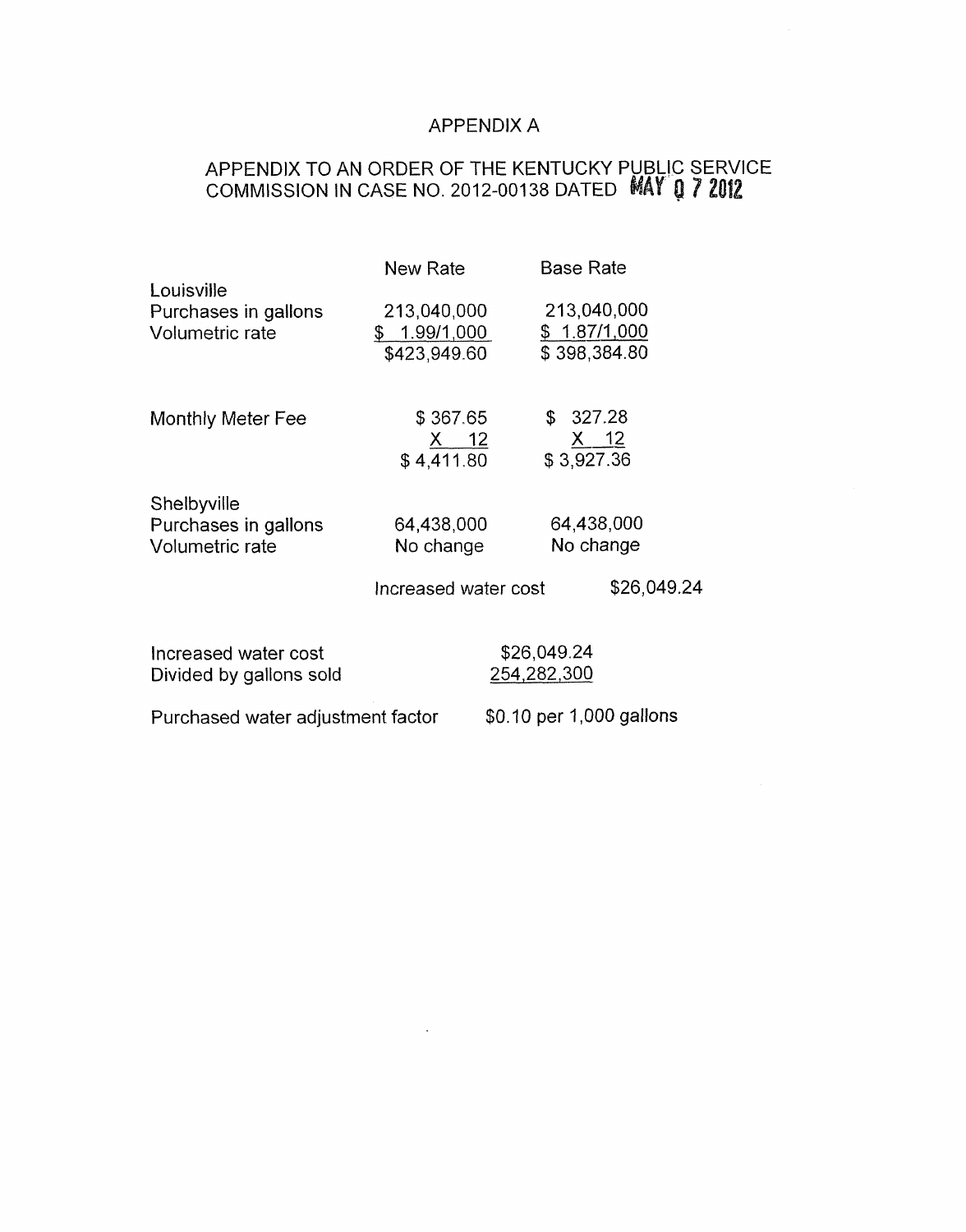### APPENDIX B

# APPENDIX TO AN ORDER OF THE KENTUCKY PUBLIC SERVICE COMMISSION IN CASE NO. 2012-00138 DATED

The following rates and charges are prescribed for the customers in the area served by West Shelby Water District. All other rates and charges not specifically mentioned herein shall remain the same as those in effect under authority of the Commission prior to the effective date of this Order

#### **Monthly Water Rates**

 $\ddot{\phantom{0}}$ 

#### 5/8-Inch Meter

| First       |                 | 2,500 gallons  |
|-------------|-----------------|----------------|
| <b>Next</b> |                 | 7,500 gallons  |
| <b>Next</b> |                 | 20,000 gallons |
| <b>Next</b> | 200,000 gallons |                |
| All Over    | 230,000 gallons |                |
|             |                 |                |

# 3/4-lnch Meter

| First    |                 | 3,500 gallons  |
|----------|-----------------|----------------|
| Next     |                 | 6,500 gallons  |
| Next     |                 | 20,000 gallons |
| Next     | 200,000 gallons |                |
| All Over | 230,000 gallons |                |

# I-Inch Meter

| First    |                 | 5,000 gallons  |
|----------|-----------------|----------------|
| Next     |                 | 5,000 gallons  |
| Next     |                 | 20,000 gallons |
| Next     | 200,000 gallons |                |
| All Over | 230,000 gallons |                |

#### 1 1/2-Inch Meter

| First |                          | 10,000 gallons |
|-------|--------------------------|----------------|
| Next  |                          | 20,000 gallons |
| Next  | 200,000 gallons          |                |
|       | All Over 230,000 gallons |                |

| \$17.27 Minimum bill   |
|------------------------|
| 5.08 per 1,000 gallons |
| 4.76 per 1,000 gallons |
| 4.35 per 1,000 gallons |
| 3.94 per 1,000 gallons |

|      | \$22.34 Minimum bill   |
|------|------------------------|
|      | 5.08 per 1,000 gallons |
|      | 4.76 per 1,000 gallons |
|      | 4.35 per 1,000 gallons |
| 3.94 | per 1,000 gallons      |

|      | \$29.97 Minimum bill   |
|------|------------------------|
|      | 5.08 per 1,000 gallons |
|      | 4.76 per 1,000 gallons |
| 4.35 | per 1,000 gallons      |
| 3.94 | per 1,000 gallons      |

| \$ 55.37 Minimum bill  |
|------------------------|
| 4.76 per 1,000 gallons |
| 4.35 per 1,000 gallons |
| 3.94 per 1,000 gallons |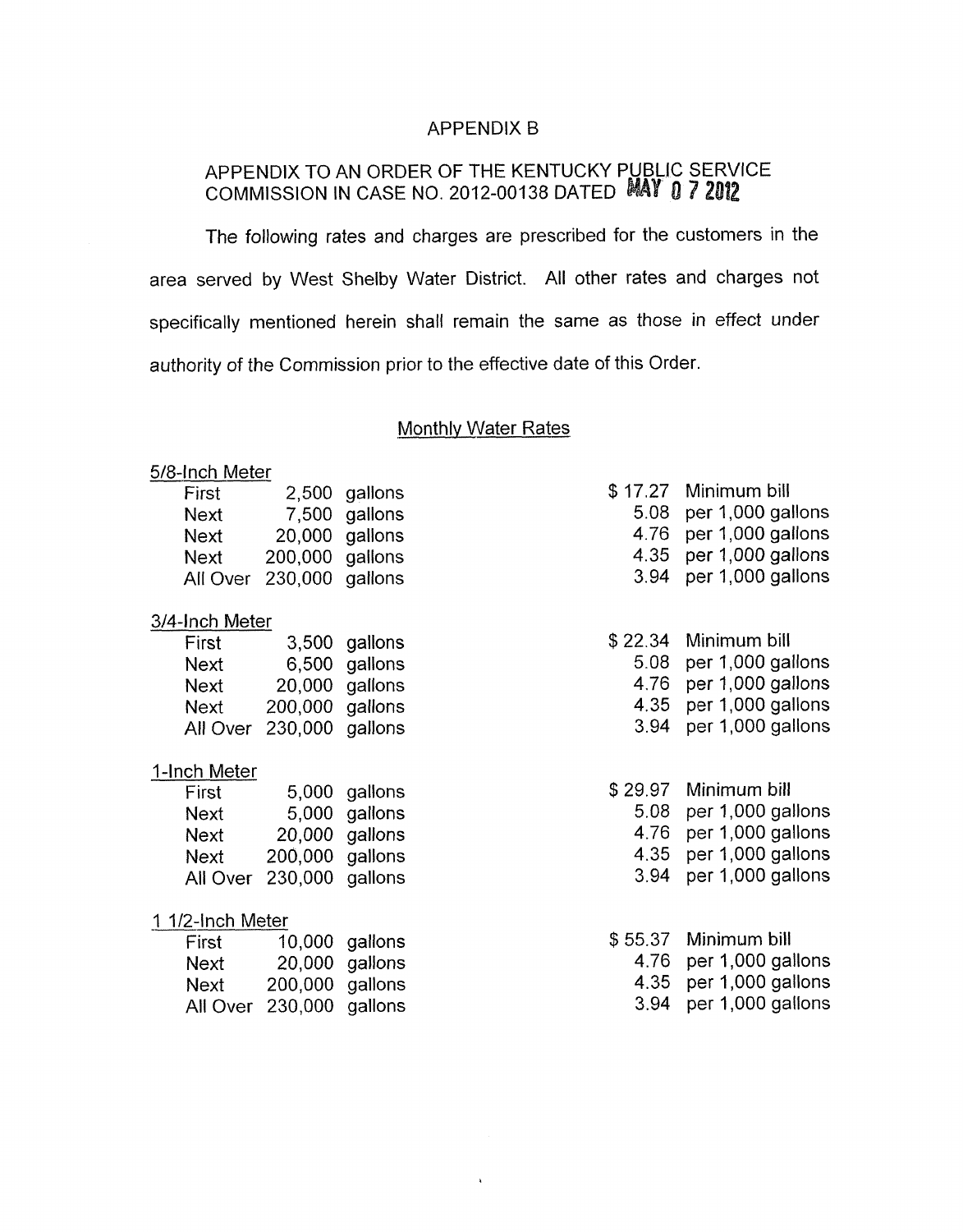# 2-Inch Meter

| First    |                   | 16,000 gallons |
|----------|-------------------|----------------|
| Next     |                   | 14,000 gallons |
| Next     | 200,000 gallons   |                |
| All Over | $230,000$ gallons |                |

# 3-Inch Meter

| First |                          | 30,000 gallons |
|-------|--------------------------|----------------|
| Next  | 200,000 gallons          |                |
|       | All Over 230,000 gallons |                |

# 4-Inch Meter

| First    |                 | 50,000 gallons |
|----------|-----------------|----------------|
| Next     | 180,000 gallons |                |
| All Over | 230,000 gallons |                |

## 6-Inch Meter

| First | 100,000 gallons          |  |
|-------|--------------------------|--|
| Next  | 130,000 gallons          |  |
|       | All Over 230,000 gallons |  |

\$ 83.93 Minimum bill

 $\overline{a}$ 

- 4.76 per 1,000 gallons
- 4.35 per 1,000 gallons
- 3.94 per 1,000 gallons
- \$ 150.57 Minimum bill 4.35 per 1,000 gallons 3.94 per 1,000 gallons

\$ 237.57 Minimum bill 4.35 per 1,000 gallons

- 3.94 per 1,000 gallons
- \$455.07 Minimum bill 4.35 per 1,000 gallons 3.94 per 1,000 gallons